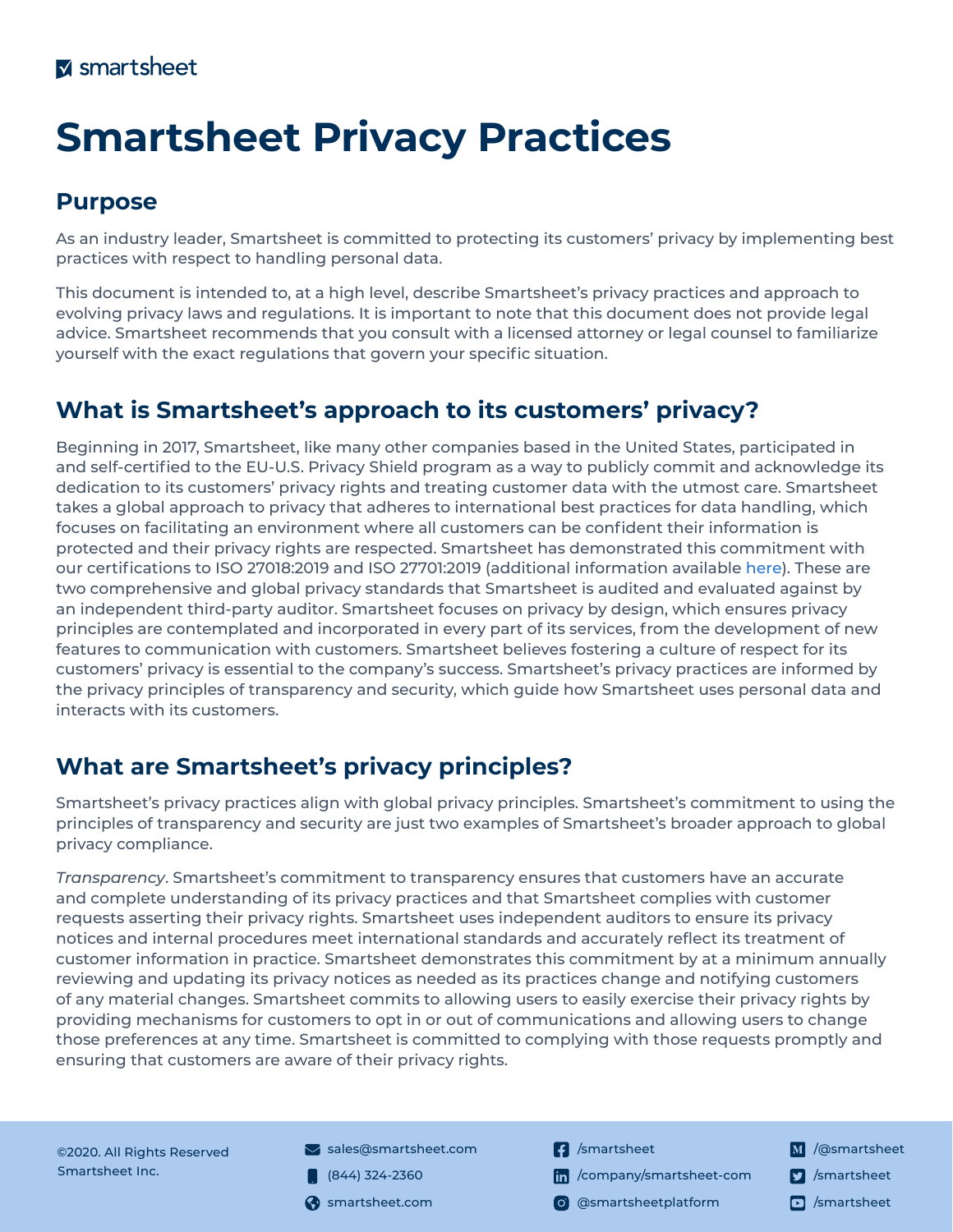#### **M** smartsheet

*Security*. Smartsheet's dedication to maintaining the security of its customers' information is central to maintaining trust in its services. Smartsheet's security measures consist of technical and organizational safeguards to protect customer data. Smartsheet is committed to providing customers with confidence that they control access to their data. Smartsheet engages with independent auditors to ensure the security measures utilized are of the highest standard and that Smartsheet's security policy and procedures accurately reflect its practices. Smartsheet is certified to the ISO 27001 standard, demonstrating that Smartsheet's practices comply with the highest international standard of protection. Smartsheet maintains a culture of respect for the security of customers' information by conducting privacy and security training throughout the organization.

#### **How does Smartsheet approach new or changing international data protection laws?**

Smartsheet has customers worldwide, each of which may be subject to varying data protection laws and regulations. To accommodate the privacy needs of all customers, Smartsheet has adopted a global approach to privacy that applies universal best practices, providing customers with confidence in the knowledge that their personal data will be protected regardless of where they are located. To ensure this approach is successful, Smartsheet uses globally recognized standards of privacy protection. Smartsheet was recently certified to ISO 27001:2013, ISO 27018:2019, and ISO 27701:2019, certifications that are carried out by an independent third-party auditor. By obtaining these certifications, Smartsheet has proven it meets international standards for information security, cybersecurity, and privacy protection. Smartsheet has established itself as an industry leader in privacy protection and will continue to affirm its commitment to maintaining its customers' privacy.

#### **Is Smarstheet compliant with the GDPR and the CCPA?**

Smartsheet complies with its respective obligations under both the General Data Protection Regulation ("GDPR") (please see "[Smartsheet and the GDPR"](https://www.smartsheet.com/smartsheet_and_the_gdpr_datasheet) for additional information) and the California Consumer Privacy Act ("CCPA"). Additionally, Smartsheet meets or exceeds the standards for compliance with all major international privacy legislation. However, there are over 160 international privacy laws and many of Smartsheet's customers have very different privacy concerns and obligations. As a result, Smartsheet's privacy practices are intended to be adaptable to comply with new legislation as it is introduced and with existing legislation that is frequently revised. This focus on best practices rather than on specific legislation allows Smartsheet to offer all of its customers quality protection of personal information based on transparency, security, and consent.

#### **How does Smartsheet use customer personal data?**

Smartsheet will only use customer personal data in lawful ways which are consistent with Smartsheet's [Privacy Notice](https://www.smartsheet.com/legal/privacy). Smartsheet respects the privacy rights of customers and provides mechanisms for customers to opt out of communications or disable marketing technology. Smartsheet retains personal data only for as long as reasonably necessary to provide services to our customers or for as long as is required by law. Smartsheet is consistent in its commitment to privacy protection across all of its offerings.

©2020. All Rights Reserved Smartsheet Inc.

- $\blacktriangleright$  sales[@smartsheet.com](sales@smartsheet.com)
- $(844)$  324-2360
- 
- **1** [/smartsheet](https://www.facebook.com/smartsheet)
- [/company/smartsheet-com](https://www.linkedin.com/company/smartsheet-com/)
- smartsheet.com (o) [@smartsheetplatform](https://www.instagram.com/smartsheetplatform/)
- M /[@smartsheet](https://medium.com/@Smartsheet) **7** [/smartsheet](https://twitter.com/Smartsheet)
-